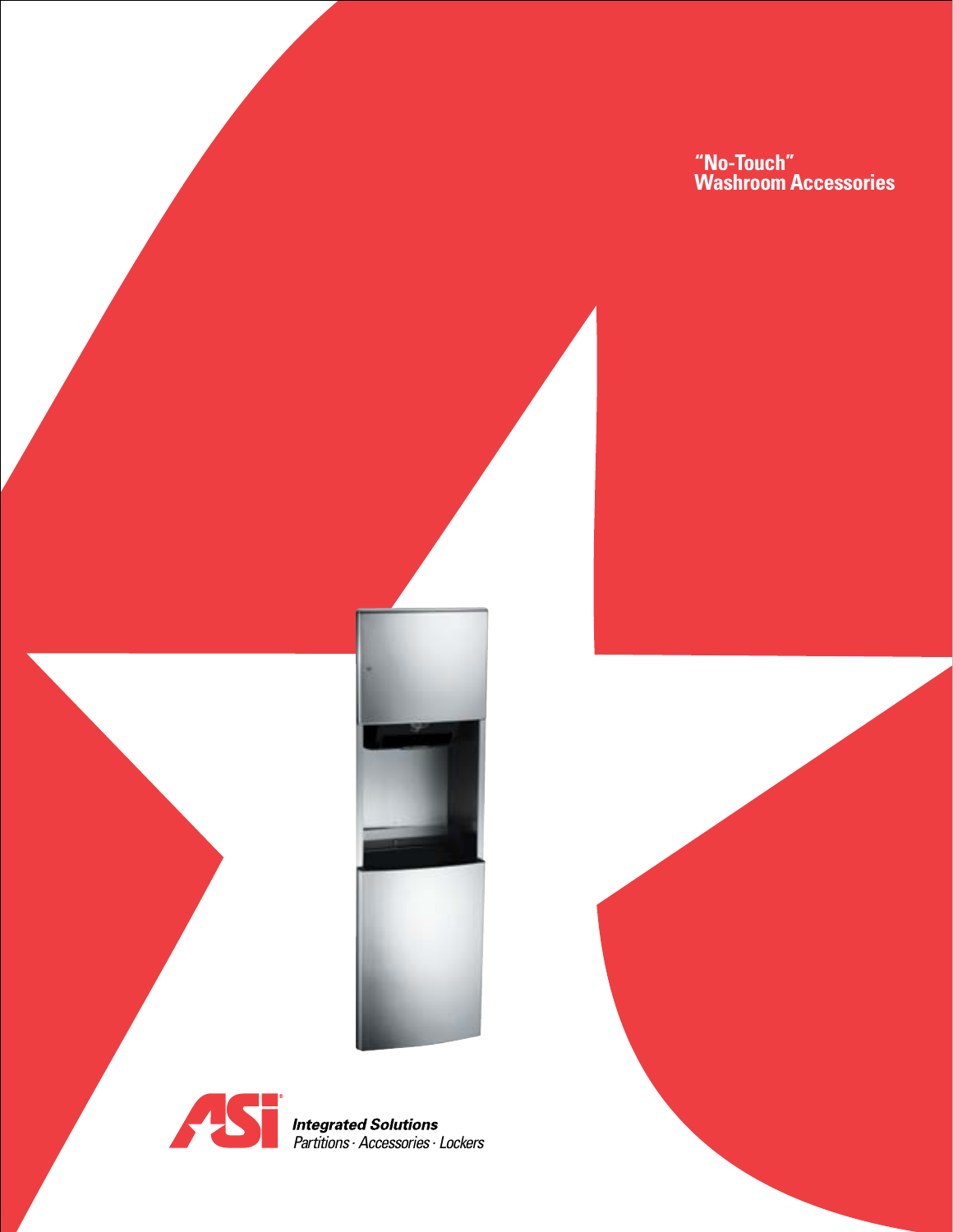



# Automatic Paper Towel **DISPENSERS**

## **Standard Features**

- Proximity sensing no-touch operation
- Dispenses a pre-set length per cycle from 8" or 9" (205 or 230 mm) wide, 800 ft. (244 m) long rolls.
- AC and battery operated (4) D-size

## **Available Mounting Styles**

All units may be available in three mounting styles: Recessed, Semi-Recessed and Surface Mounted. Visit americanspecialties.com for additional details.

## **POWER SOURCE**

Units can be hard-wired or battery-operated. Battery-Operated – Suffix "A" in the product number indicates that the unit is powered by four (4) D-size batteries (not supplied) Hard-Wired – replace suffix "A" in the product number with the suffix "AC"

## **AUTOMATIC MECHANISM**

Units automatically dispense one predetermined length at a time when hands are placed in sensor zone. The owner can predetermine the length of towel dispensed.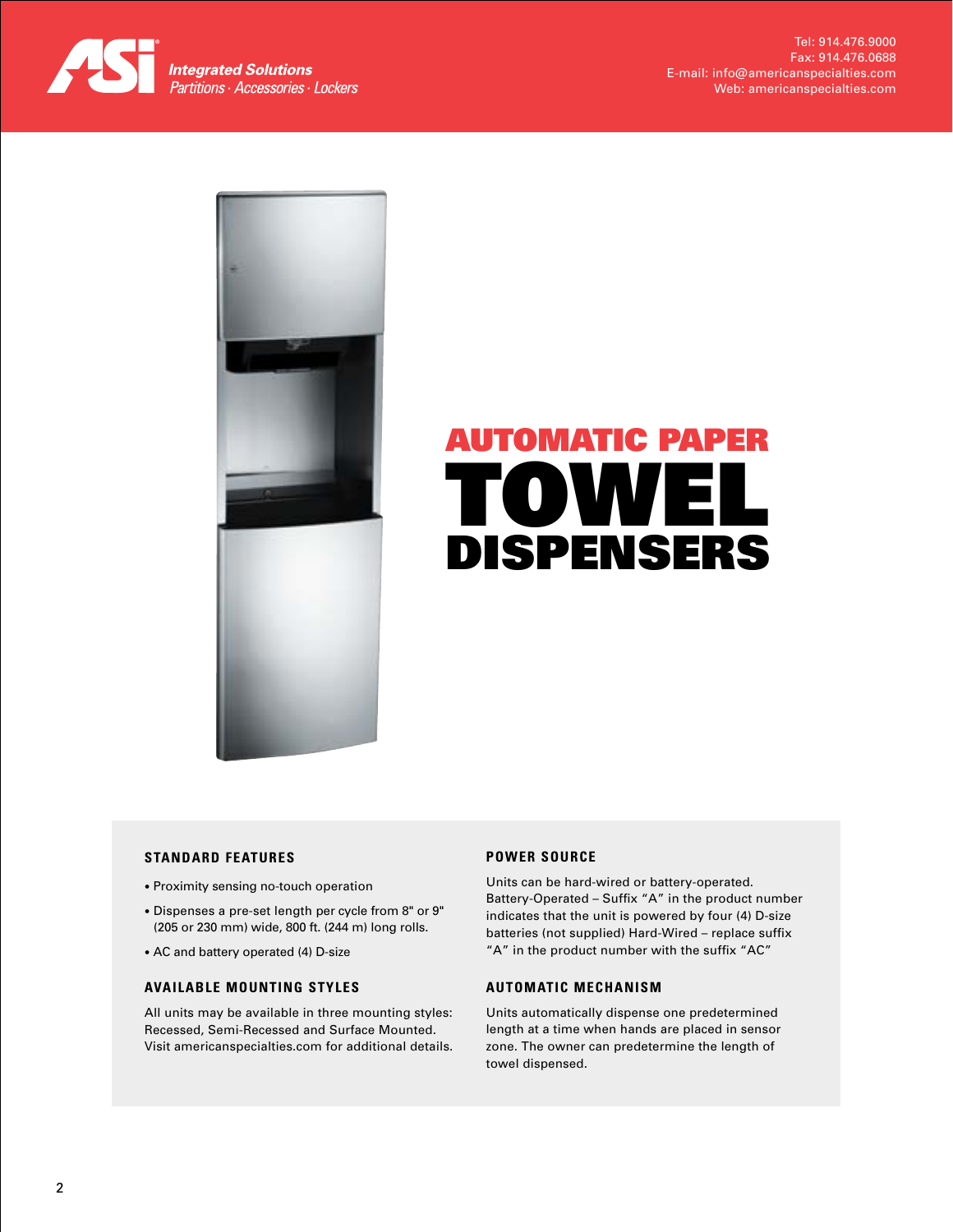



## **04692A AUTOMATIC ROLL PAPER TOWEL DISPENSER AND WASTE RECEPTACLE**

Proximity sensing no-touch unit dispenses a pre-set length per cycle from 8" or 9" (205 or 230 mm) wide, 800 ft. (244 m) long rolls. Battery operated (4) D-size.

## **Unit Size:**<br>17<sup>1</sup>/4" × 56" × 10<sup>1</sup>/4"

(438 x 1422 x 260 mm)

### **Wall Opening:**  $15^{3}/_{4}$ " x  $54^{1}/_{2}$ " x  $10$ "

(400 x 1384 x 254 mm)



#### **94696A AUTOMATIC ROLL PAPER TOWEL DISPENSER AND WASTE RECEPTACLE**

Proximity sensing no-touch unit dispenses a pre-set length per cycle from 8" or 9" (205 or 230 mm) wide, 800 ft. (244 m) long rolls. 10 gal. (37.8 L) stainless steel waste receptacle. Battery operated (4) D-size.

**Unit Size:**   $16\frac{1}{16}$  x 41 $\frac{1}{4}$  x 10<sup>11</sup>/<sub>16</sub><sup>"</sup> (410 x 1050 x 225 mm) **Wall Opening:**<br>14½" x 39¾" x 10" (371 x 1010 x 254 mm)



**046921A AUTOMATIC RECESSED ROLL TOWEL DISPENSER AND WASTE RECEPTACLE**

Proximity sensing no-touch unit dispenses a pre-set length per cycle from 8" or 9" (205 or 230 mm) wide, 800 ft. (244 m) long rolls. 12 gal. (45.4 L) waste receptacle. Battery operated (4) D-size.

## **Unit Size:**

 $\overline{3}$ 

 $17^{1}/_{4}$ " x 56" x 10<sup>1</sup>/<sub>4</sub>" (438 x 1422 x 260 mm)

## **Wall Opening:**  $15\frac{3}{4}$ " x  $54\frac{1}{2}$ " x  $10\frac{1}{4}$ "

(400 x 1390 x 260 mm)



## **046924A AUTOMATIC RECESSED ROLL TOWEL DISPENSER AND WASTE RECEPTACLE**

Proximity sensing no-touch recessed unit dispenses a pre-set length per cycle from 8" or 9" (205 or 230 mm) wide, 800 ft. (244 mm) long rolls. 14 gal. (53 L) waste receptacle. Battery operated (4) D-size.

**Unit Size:**  171 /4" x 56" x 9" (438 x 1422 x 229 mm)

#### **Wall Opening:**  $15^{3}/_{4}$ " x  $54^{1}/_{2}$ " x 4" (400 x 1384 x 102 mm)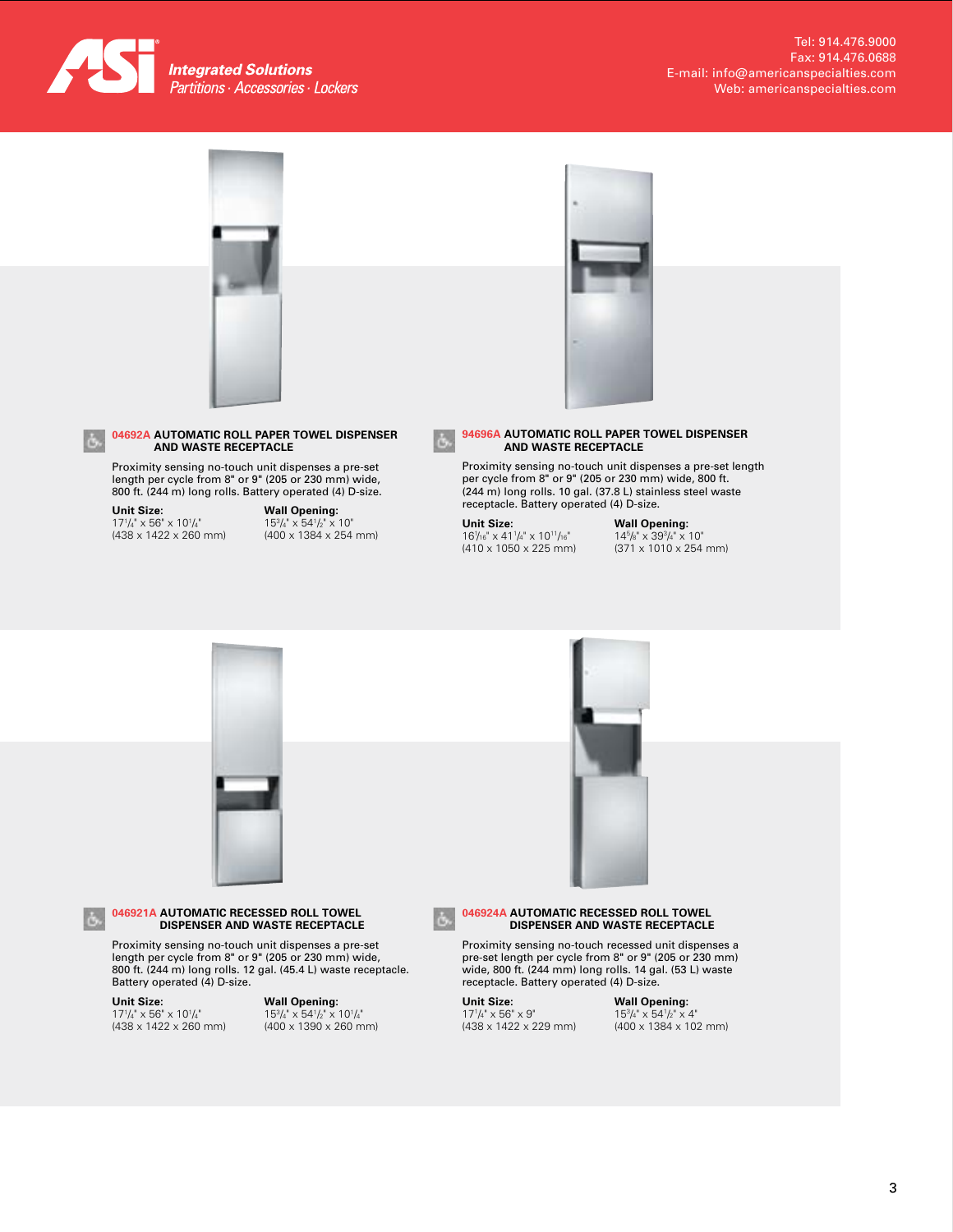



#### **64696A AUTOMATIC ROLL PAPER TOWEL DISPENSER AND WASTE RECEPTACLE**

Proximity sensing no-touch unit dispenses a pre-set length per cycle from 8" or 9" (205 or 230 mm) wide, 800 ft. (244 m) long rolls. 8.6 gal. (32.6 L) stainless steel waste receptacle. Battery operated (4) D-size.

#### **Unit Size:**   $16^{1}/_{16}$ " x  $41^{1}/_{4}$ " x  $10^{1}/_{4}$ " (408 x 1048 x 261 mm)

**Wall Opening:**<br>14<sup>5</sup>/8" x 39<sup>3</sup>/4" x 10" (371 x 1010 x 254 mm)



#### **204692A Automatic Recessed Roll Paper Towel Dispenser and Waste Receptacle**

Fabricated of 18 gauge type 304 stainless steel. 17.8 gal. (67.2 L) removable waste receptacle.

**Unit Size:**   $17\frac{3}{8}$ " x 56 $\frac{1}{16}$ " x 10" (441 x 1424 x 254 mm) **Wall Opening:** 1513/16" x 5411/16" x 10" (402 x 1389 x 254 mm)

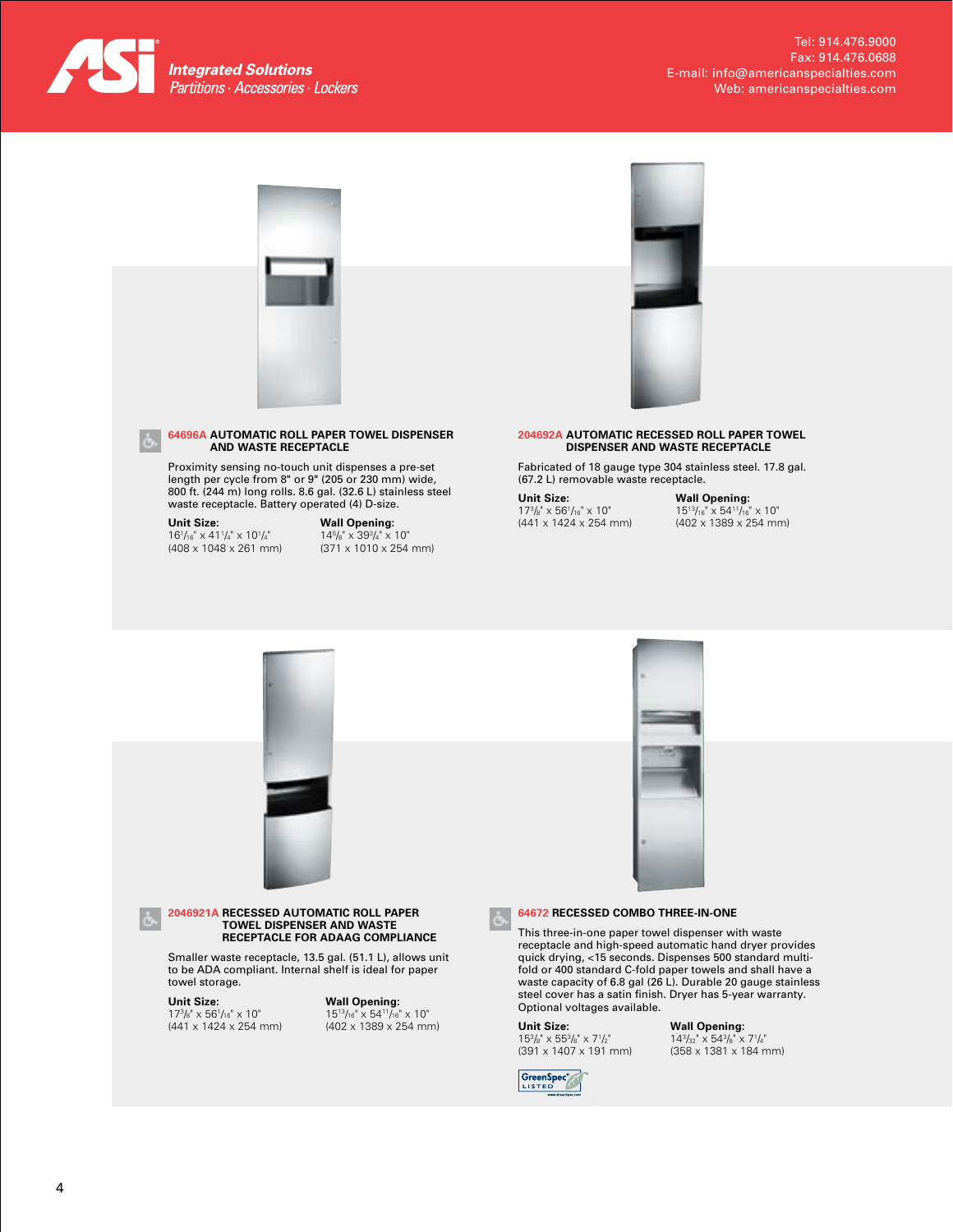

Tel: 914.476.9000 Fax: 914.476.0688 E-mail: info@americanspecialties.com Web: americanspecialties.com



## **045210A RECESSED AUTOMATIC ROLL PAPER TOWEL DISPENSER**

Towels are automatically dispensed when hands are placed in sensor zone. Cabinet and frame are fabricated of 22 gauge type 304 steel alloy 18-18.

**Wall Opening:**<br>153⁄4" x 26<sup>1</sup>/2" x 10<sup>1</sup>/4" (400 x 673 x 260 mm)



#### **8523A SURFACE MOUNTED AUTOMATIC ROLL PAPER TOWEL DISPENSER**

Automatic touchless roll towel dispenser is powered by batteries. Each activation feeds out a length of towel selected by owner by setting length, delay, and paper saving switches.

**Overall size:**  13" x 173 /4" x 10" (330 x 451 x 254 mm)



## **204523A Recessed Automatic Roll Paper Towel Dispenser**

Fabricated of 22 gauge stainless steel with satin finish. Towels are dispensed one length at a time automatically when hands are placed in sensor zone until supply is depleted. **Unit Size:** 

## **Overall Dimensions:**

 $17^{3}/_{8}$ "  $\times$   $27^{3}/_{4}$ "  $\times$   $11^{11}/_{16}$ " (441 x 705 x 297 mm)





## **045224A AUTOMATIC ROLL PAPER TOWEL DISPENSER**

Proximity sensing no-touch unit dispenses a pre-set length per cycle from 8" or 9" (205 or 230 mm) wide, 800 ft. (244 m) long rolls.

 $17^{1}/_{4}$ "  $\times$  30<sup>1</sup>/<sub>2</sub>"  $\times$  10<sup>1</sup>/<sub>4</sub>" (438 x 775 x 260 mm) **Wall Opening:**<br>153/<sub>4</sub>" x 29" x 4" (400 x 740 x 102 mm)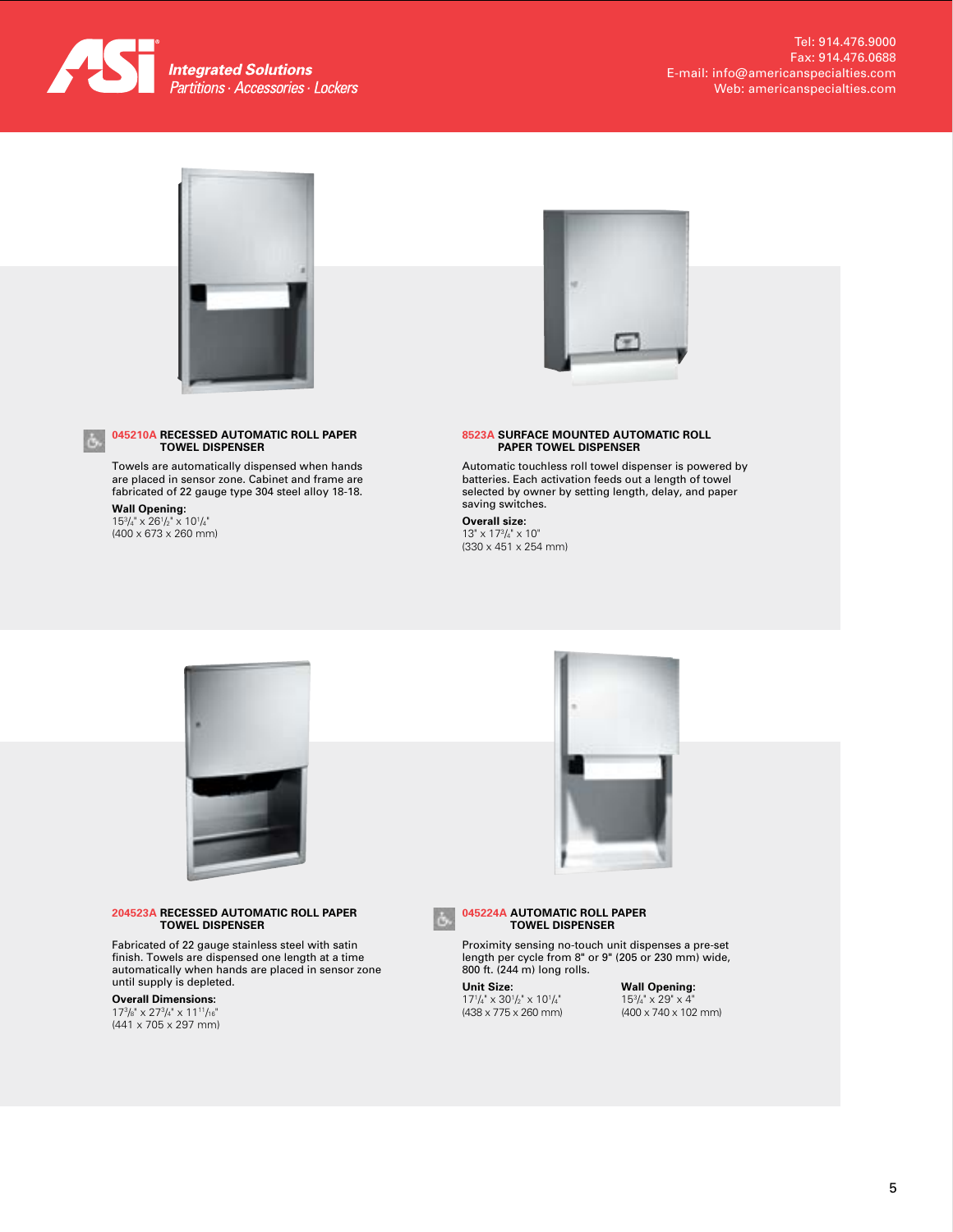

Tel: 914.476.9000 Fax: 914.476.0688 E-mail: info@americanspecialties.com Web: americanspecialties.com

**Shown: 0390 EZ Fill ™ Soap Dispensing System**



# Automatic SOAP & HAN Sanitizer Dispensers

ASI offers a full range of soap dispensers, from manual and automatic operation, and single unit to 6-unit multi-feed. Each of our soap dispensers are easy to use and maintain.

You can choose from surface mounted, recessed or lavatory mounted models for lotion, powder or surgical soap dispensers to meet your washroom needs. Of special interest is our EZ FILL™ top-fill multi-feed soap dispensing system.

## **EZ FILL™ Features**

- Top-fill, expandable system
- Heavy-duty brass dispensers with chrome-plated finish
- Counter-mounted port has an anti-theft cover
- This EZ Fill™ system is electrically operated using batteries or alternating current
- Multifeed system
- 169 oz. tank capacity

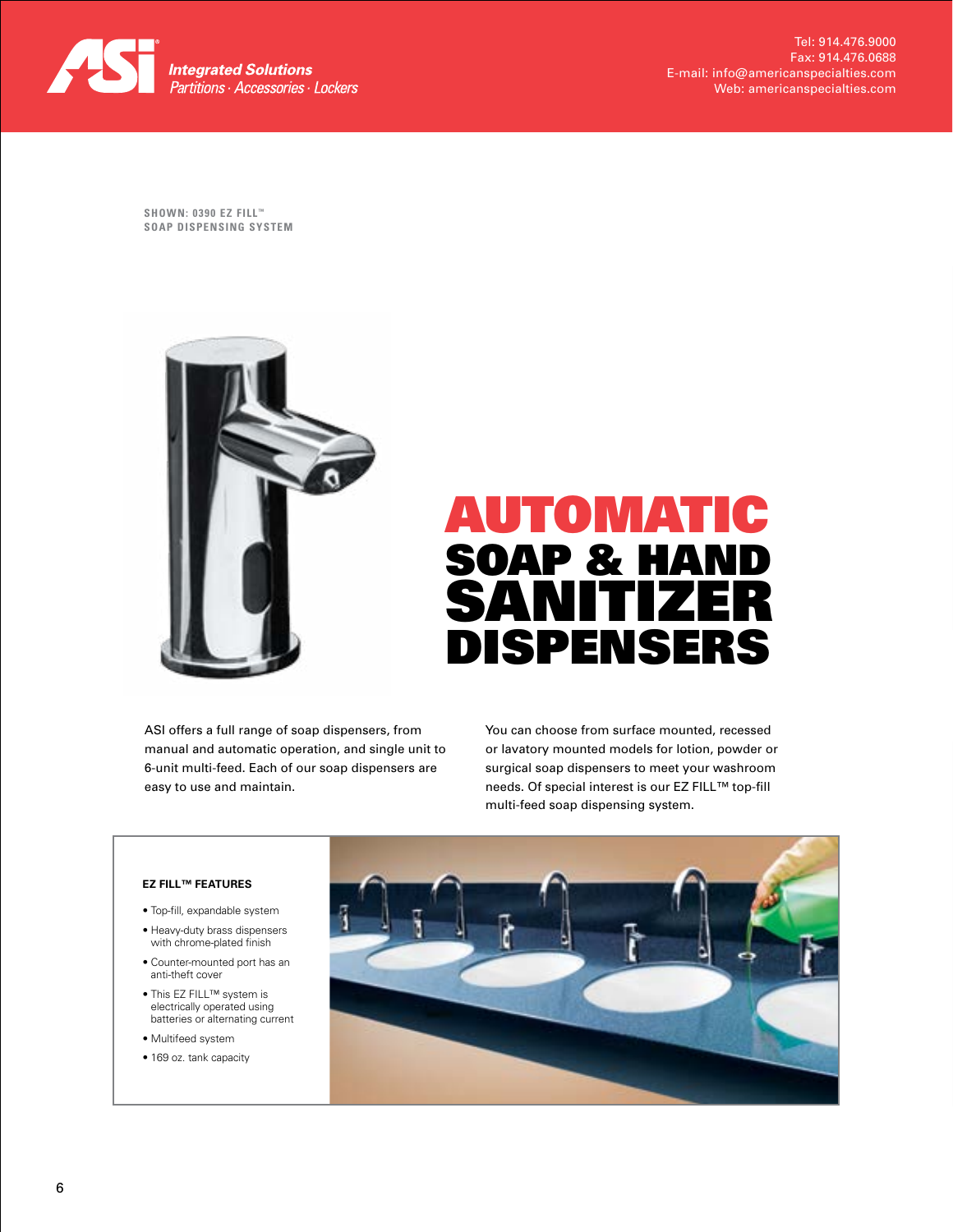

Tel: 914.476.9000 Fax: 914.476.0688 E-mail: info@americanspecialties.com Web: americanspecialties.com



#### **20333 AUTOMATIC DECK MOUNTED SOAP DISPENSER**

Constructed of polished type 304 stainless steel on exposed surfaces with battery-operated, hands-free sensor. LEDs indicate function, battery condition and soap supply level on face front. Translucent tank. Capacity: 54 oz. (1600 ml) of liquid soap.

## **Overall Dimensions:**

4" x 211 ⁄2" (102 x 546 mm) Spout Projection: 37 ⁄8" (99 mm)



#### **20364 AUTOMATIC SOAP DISPENSER**  $\dot{\sigma}$

Hands-free, battery-operated soap dispenser. Dispensing cycles adjustable with tamper-proof magnetic key. Seamless drawn type 304 stainless steel cover. Translucent removable internal tank for easy-to-view level. LED indicates adjustment and operation. Capacity: 34 oz. (1000 ml). ADA compliant.



#### **20365 AUTOMATIC FOAM SOAP DISPENSER**

A foam drop is dispensed out of the nozzle on unit bottom each time its battery-operated sensor is activated. Capacity: 34 oz. (1000 ml) of liquid foaming soaps within a wide range of viscosity.

## **Overall Dimensions:**

 $\dot{\sigma}$ 

51 ⁄2" x 107 ⁄8" x 4" (140 x 276 x 102 mm) ADA compliant







#### **0360 AUTOMATIC SOAP DISPENSER**

Stainless steel, satin finish, proximity sensor, battery operated. Tamperresistant soap level viewing window, removable lid with special lock and key. Capacity: 35 fl. oz. (1000 ml).

**Overall Dimensions:** 47 ⁄16" x 91 ⁄4" x 47 ⁄8" (113 x 235 x 124 mm)



White, high-impact plastic, proximity sensor, battery operated. Tamperresistant soap level viewing window, swing open body with special lock and key. Capacity: 28 fl. oz. (800 ml).

**Overall Dimensions:**   $3\%$ " x  $10\%$ <sup>"</sup> x  $4\%$ <sup>"</sup> (92 x 262 x 111 mm)



## **0362 AUTOMATIC SOAP DISPENSER**

Stainless steel soap dispenser in satin finish with proximity sensor. Unit is battery operated and has tamperresistant viewing window. Suitable for dispensing higher viscosity soaps.

**Overall Dimensions:**  105 ⁄8" x 413⁄16" x 41 ⁄8" (122 x 270 x 105 mm)

## **0363 AUTOMATIC SOAP DISPENSER**

Same as 0362 except bright polished finish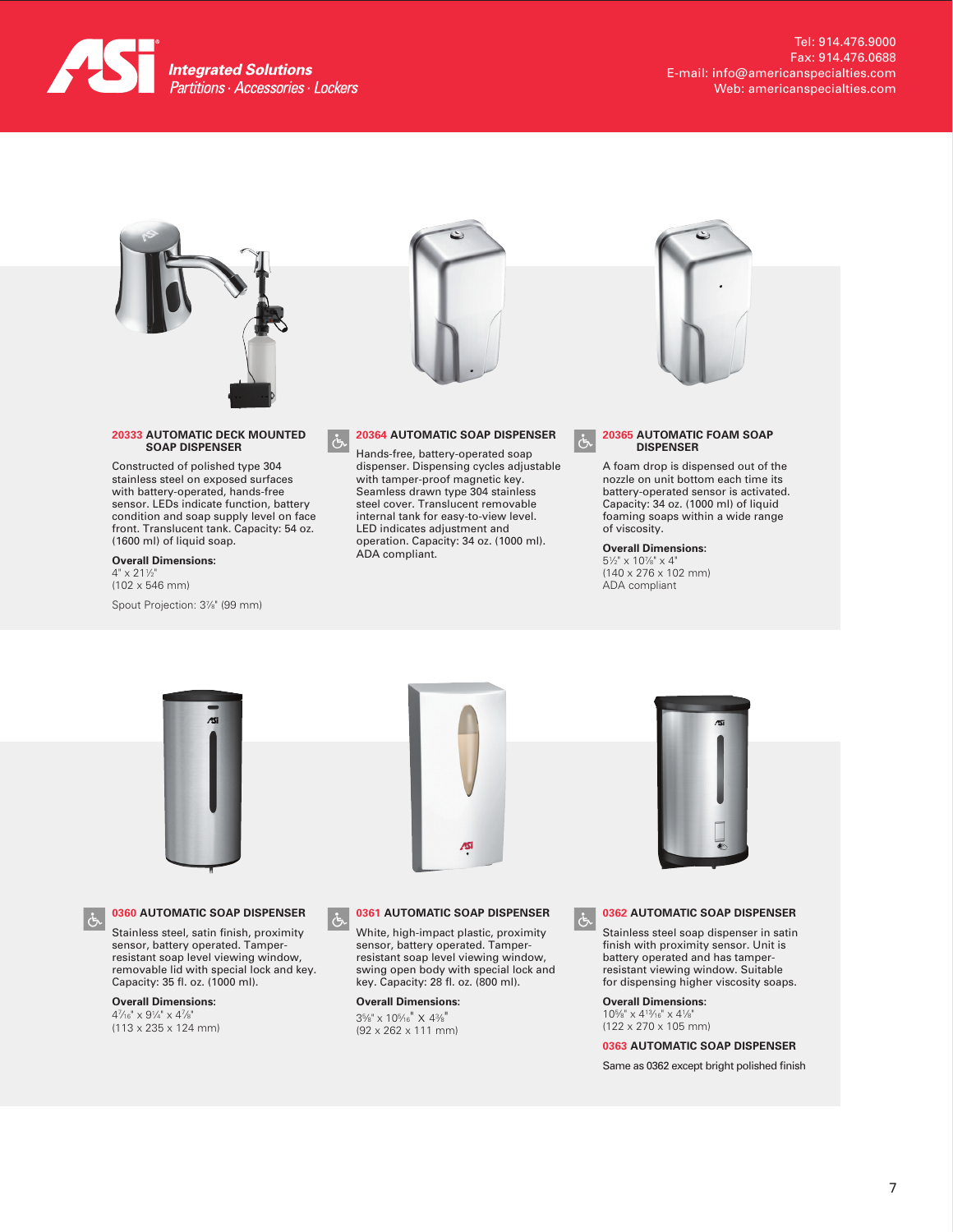

**Shown: 20200 T RI-***Umph* **™ High- Speed Hand Dryer**





## **Standard Features**

- Energy Efficient
- Powerful Thorough and fast drying
- Classic Styling Looks great in every washroom
- Sanitary All are no-touch operation
- Cost Efficient No paper towels, less trash disposal
- More ADA-Compliant Models
- Multiple Models and Finishes More choices
- Easy Installation Installs quickly with standard tools
- Durable Backed by a warranty, up to 10 years
- BAA Compliant All comply with the Buy American Act (BAA)

## **FINISH/COLOR OPTIONS**

White is standard if no color is indicated. (Printing limitations prohibit true color representation.) Refer to our webpage for more color options.



20201—White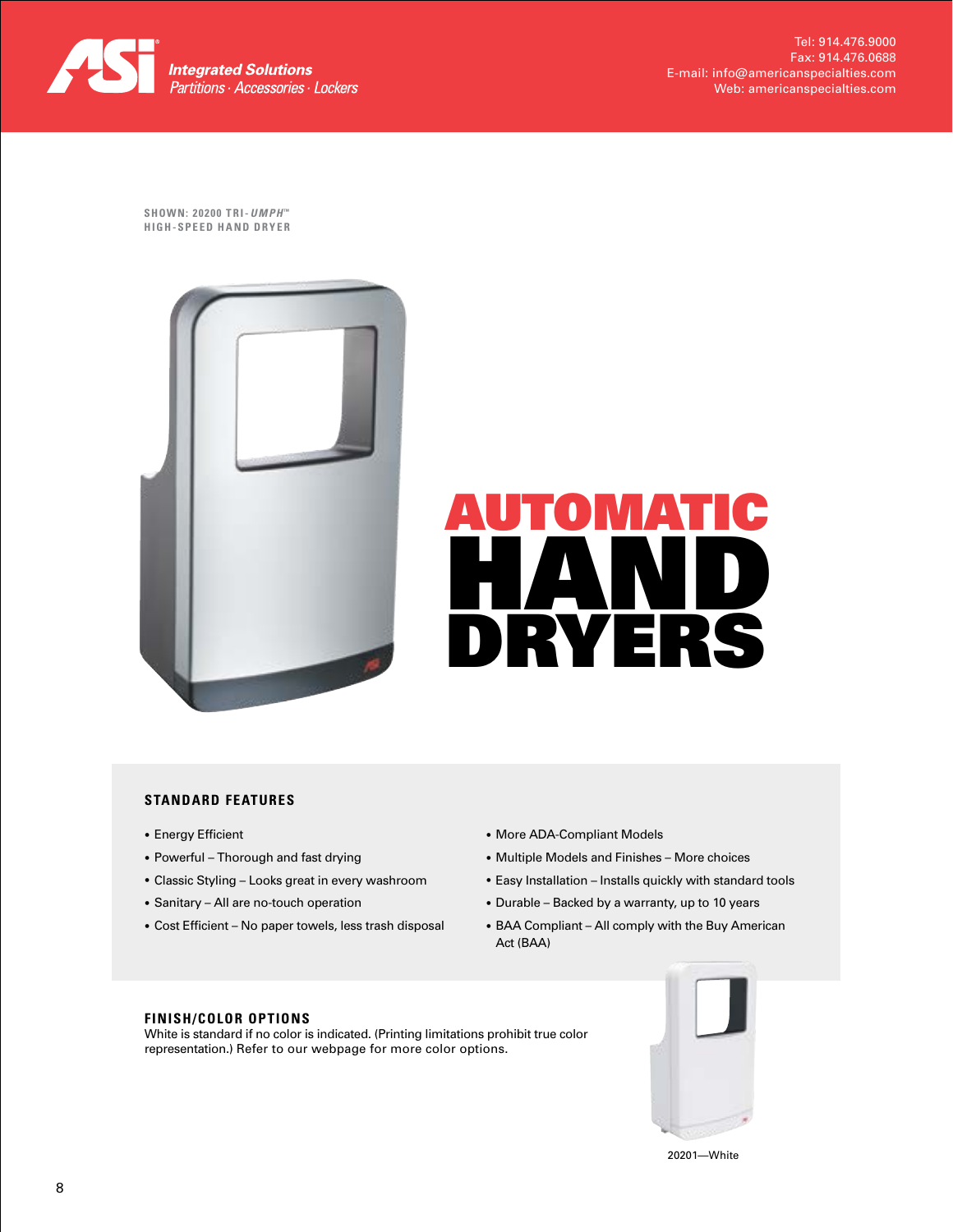



**Max:** 72 dB-A @ 2M

**Dry Time:** Approx. 12 seconds

## **0197 TURBO-Dri™ HAND DRYER**

Quick drying, <12 seconds, and powerful, yet quiet, with 60-second auto shut off; automatic operation using infrared sensor with auto-resetting thermostat. Heavy-duty, one-piece-formed unit in bright or satin stainless steel finish. Optional voltages available.

## **Overall Dimensions:**<br>81/<sub>16</sub>" x 11<sup>19</sup>/64" x 7<sup>5</sup>/64"

(205 x 287 x 180 mm)





**Finish/Color Options:**





## **0119 TURBO-Dri™ Semi-Recess Kit**

Semi-recess kit reduces protrusion to less than 4", meeting both ADAAG and CalDAG Barrier-Free requirements.

**Wall Opening:** 103 ⁄4" x 163 ⁄8" x 33 ⁄4" (273 x 416 x 95 mm) (min)



**Decibel Level** 69 dB-A @ 2M

**Dry Time:** Under 15 seconds

## **20199 Roval Recessed High-Speed Hand Dryer**

This high-performing hand dryer, with a drying time of 10-15 seconds, has a cover made of 18 gauge stainless steel and uniquely complements the Roval™ Collection with its bowed face and gently radiused edges. 5-year warranty.





**Dry Time:** Under 15 seconds

## **0134 TURBO-TUFF**

Quick drying, <15 seconds, and operates automatically using infrared sensor with auto-resetting thermostat. Owner-adjustable air speed & temperature and on/off heating options. Dryer automatically shuts off after time-out when user removes hands from sensor zone. ADA compliant. Optional voltages available.

**Unit Size:**   $12^{19}/_{32}$ " x  $15^{3}/_{4}$ " x  $4^{1}/_{16}$ " (320 x 400 x 103 mm) **Wall Opening:**  $12^{5}/_{16}$ " x  $15^{3}/_{16}$ " x  $3^{7}/_{8}$ " (313 x 386 x 98 mm)

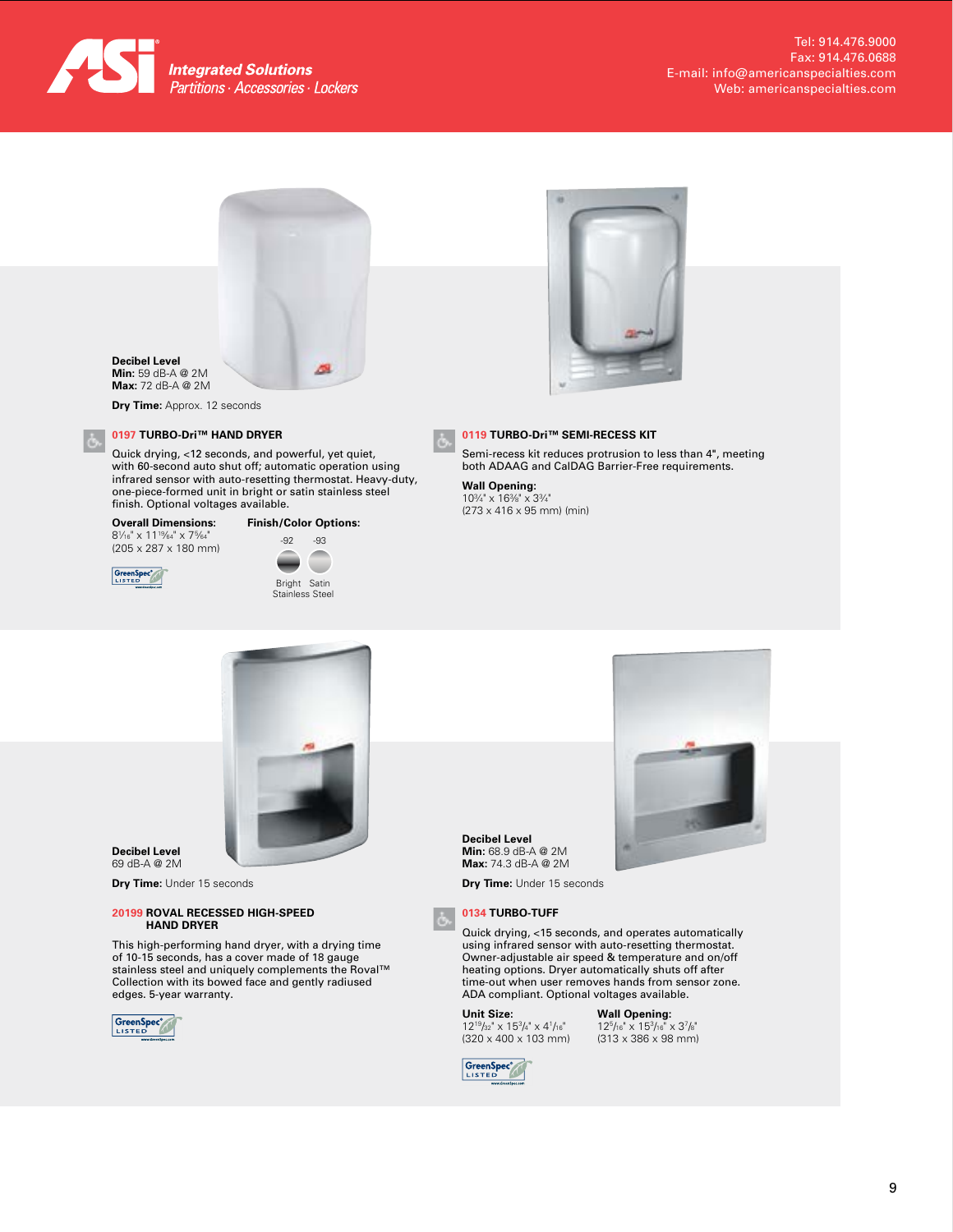



## **20200 TRI-***Umph*™ **High-Speed Hand Dryer**

Satin look cover: ABS plastic with silver ions. Ergonomic no need to bend over or bend knees. Air blows down and back from vents on one side. No water splash-back. Ultra hygienic—over 99% of airborne bacteria is eliminated with the removable Super Filter System. 5-year warranty.

#### **Model Options: 20201** White finish







#### **A0247-TRBS Optional Ceramic Backplate for the TRI-***Umph*™ **Hand Dryer**

Large absorbing/evaporating ceramic plate covers the wall directly behind the opening of the unit. Plate matches the ceramic plate on hand dryer. Installation can be retroactive.



#### **Decibel Level** 69.1 dB-A @ 2M

### **0198 TURBO-Dri Jr.**

Powerful, quick drying, <15 seconds, yet quiet (69 dB-A); automatic operation and resetting thermostat with 2-second delayed turn off. Heavy-duty, one-piece-formed unit in white or satin stainless steel finish with 5-year warranty. Optional voltages available.

## **Overall Dimensions: Finish/Color Options:**

GreenSpec<sup>o</sup>

925⁄32" x 65 ⁄8" x 513⁄32" (248.3 x 168.2 x 138.5 mm)



Stainless Steel



## **Decibel Level**

**Min:** 68.9 dB-A @ 2M **Max:** 74.3 dB-A @ 2M

**Dry Time:** Under 15 seconds

## **0199-93 ASI TURBO-ADA**

Quick drying, <15 seconds, and automatic operation using infrared sensor with auto-resetting thermostat. Owneradjustable air speed & temperature and on/off heating options with shut off when user removes hands from sensor zone. Standard white cover; optional bright or satin stainless steel finish. Optional voltages available.

**Overall Dimensions:** 105 /8" x 815/32" x 4" (270 x 215 x 102 mm)



**Finish/Color Options:** -92

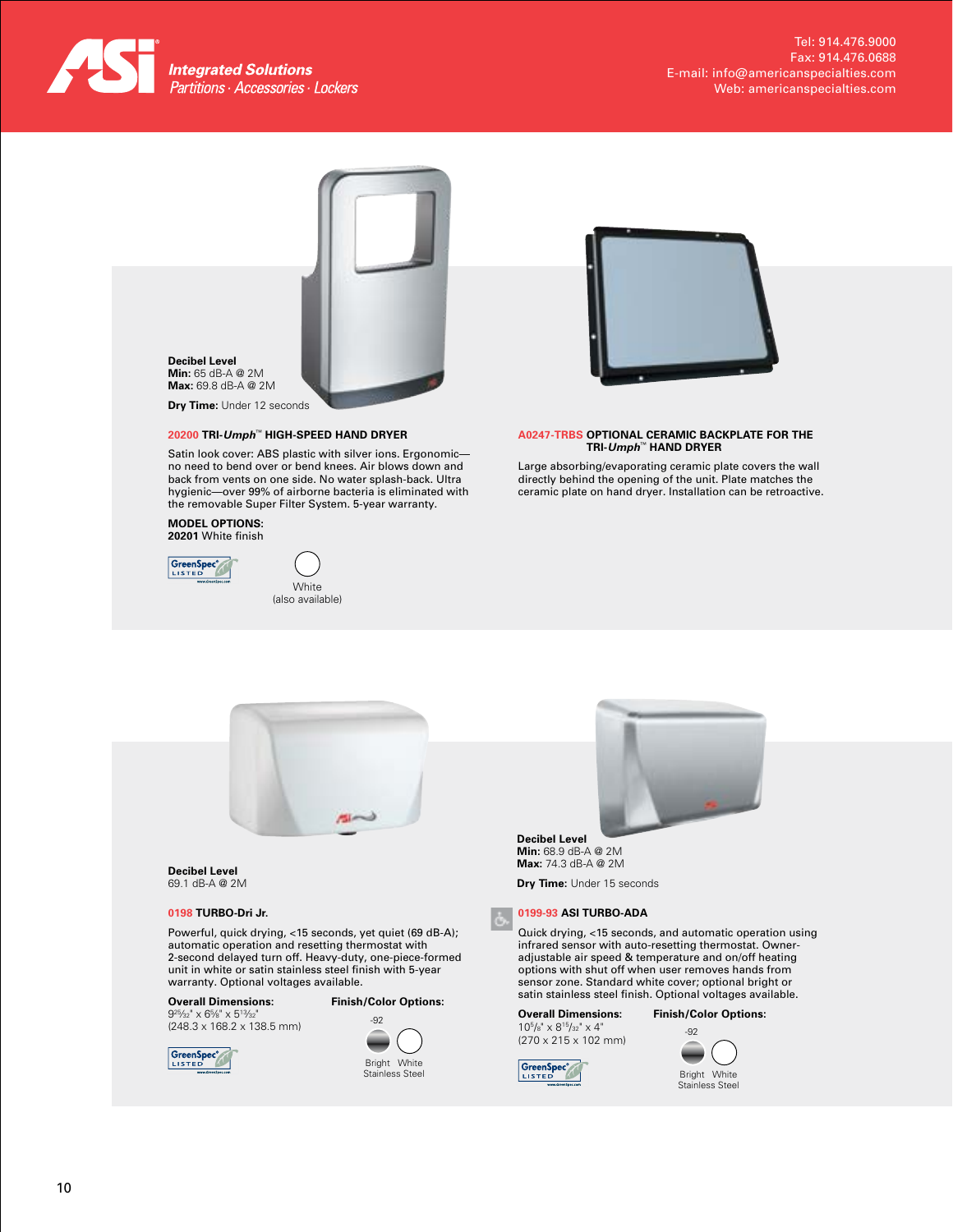



#### **Decibel Level** 69.2 dB-A @ 2M

**Dry Time:** Under 25 seconds

#### **0185-93 PROFILE™ STEEL COVER WITH PORCELAIN ENAMEL FINISH**

Quick drying, <25 seconds, and no-touch, energy efficient operation. Universal voltage; automatically adjusts to voltages of 100 to 240 VAC - 50/60 Hz. Modern design and durable. Refer to our webpage for more color options.

## **Overall Dimensions:**

147 ⁄16" x 1013⁄16" x 315⁄16" (367 x 275 x 100 mm) ADA compliant



**Decibel Level** 69.2 dB-A @ 2M

**Dry Time:** Under 25 seconds

#### **0195 PROFILE™ CAST IRON COVER WITH PORCELAIN ENAMEL FINISH**

Quick drying, <25 seconds, and no-touch, energy efficient operation. Universal voltage; automatically adjusts to voltages of 100 to 240 VAC - 50/60 Hz. Modern design and durable. Refer to our webpage for more color options. ADA compliant.

## **Overall Dimensions:**

153 ⁄32" x 117 ⁄32" x 315⁄16" (383 x 285 x 100 mm) ADA compliant.



**Decibel Level Min:** 60 dB-A @ 2M **Max:** 66 dB-A @ 2M

**Dry Time:** Under 30 seconds

### **0141 Porcelain Hand Dryer**

Quick drying, <30 seconds, and no-touch, energy efficient operation. Dries both hands and face. Refer to our webpage for more color options.

**Overall Dimensions:** 97 ⁄16" x 941⁄64"x 63 ⁄8" (240 x 245 x 162 mm)

**Electrical Specifications:**<br>Motor: ½ HP-3150 RPM - Brushless Air Output: 142.4 CFM - Temp 127° F (53° C)



**Decibel Level** 70.3 dB-A @ 2M **Dry Time:** Under 30 seconds

#### **0165 PROFILE™ COMPACT AUTOMATIC HAND DRYER**

115-240 VAC - 50/60 Hz. Universal voltage. 10-year warranty. ADA compliant.

**Overall Dimensions:** 113 ⁄8" x 117 ⁄32" x 37 ⁄8" (289 x 285 x 99 mm)

**Color Options:** Refer to our webpage for more color options.